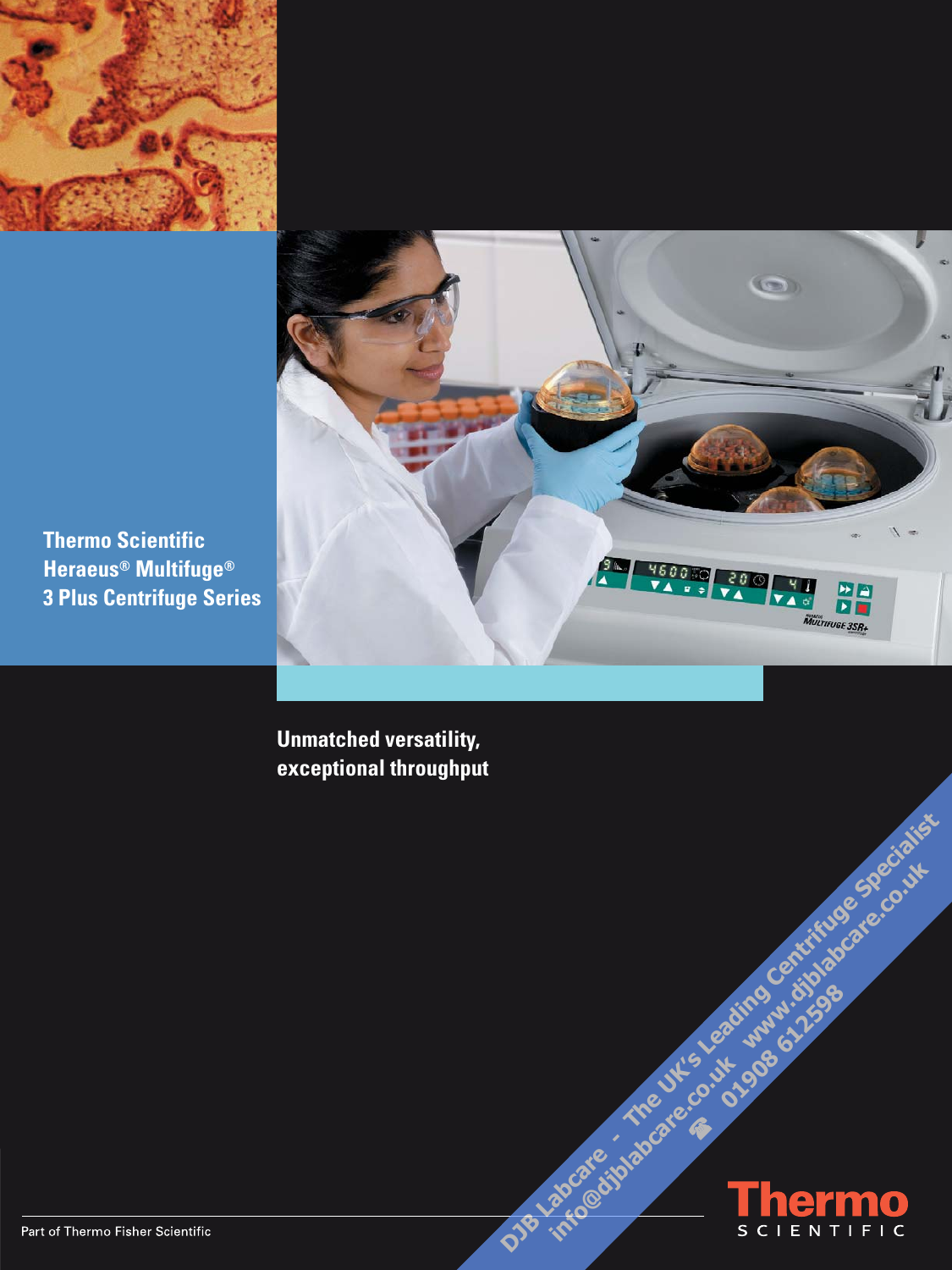

# Introducing the latest innovation in sample preparation.

**SEP PERMIT ROOM** 



From the world leader in serving science comes a breakthrough in tabletop centrifuge performance. The Thermo Scientific Heraeus® Multifuge® 3 Plus Centrifuge Series delivers unprecedented speed and capacity together with the widest range of rotors and adapters available for a premium three-liter centrifuge. Supporting both research and clinical separation needs, our Heraeus Multifuge 3 Plus Series easily accommodates blood collection tubes, conical tubes, flasks, and microtubes, while four ultralight carbon fiber rotors allow you to process more samples more quickly than ever before – freeing you to focus on results.

 $\frac{\partial \eta}{\partial \mathbf{R}}$ 

 $\hat{\bm{\diamond}}$  $\ddot{\textbf{v}}$ 

靈靈

Lakocate

〃

**HAPPER** 

into catalogue

Tre

**SHIS Le** 

4

**50.01** 

ading Ce

**@Quinomia**<br>Baimana (212596

**Attitude** 

May of trifuso care

SPe

Craigs

**.00.14**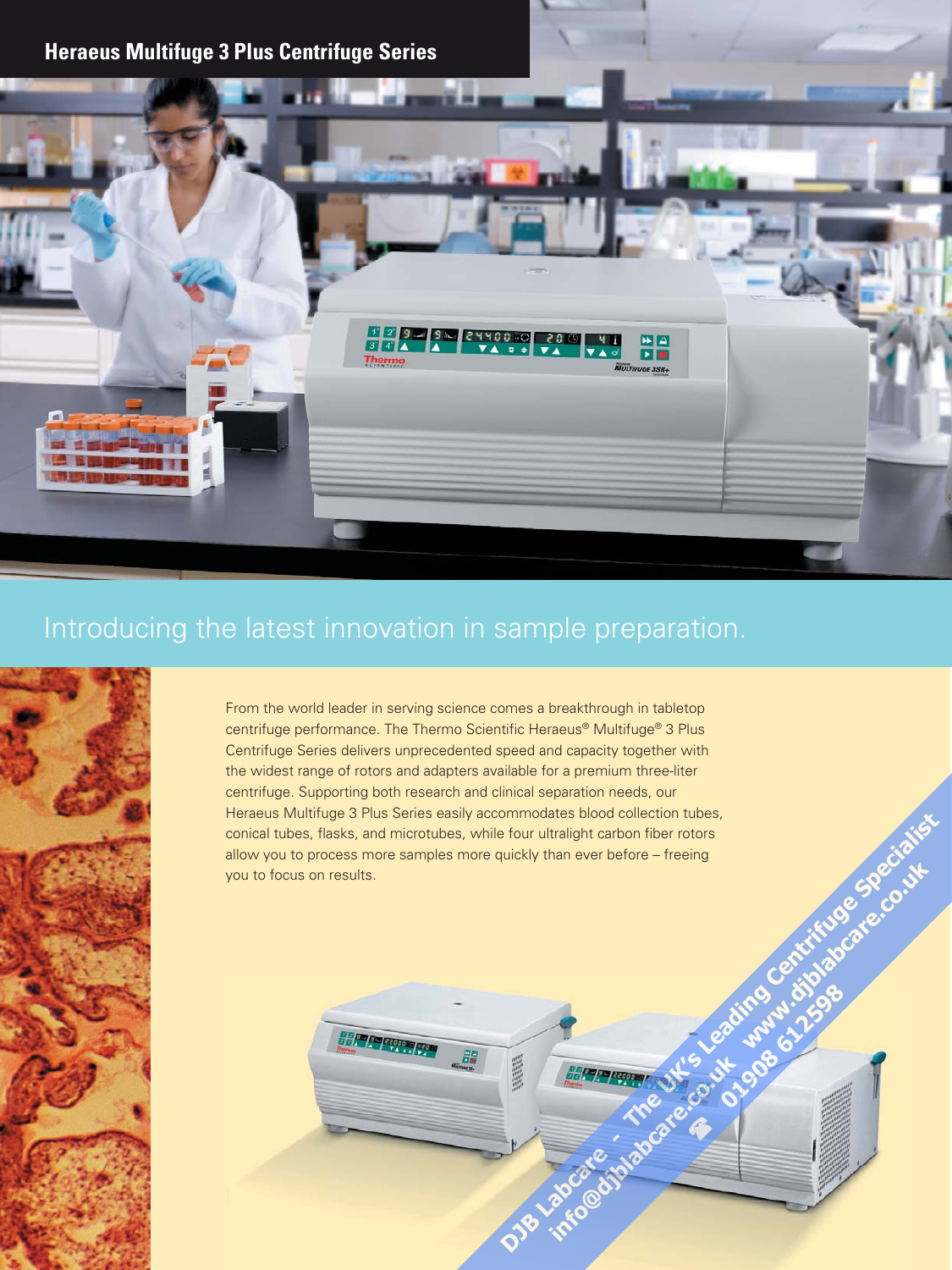

### **Fast-track sample throughput with unmatched versatility** Nine swinging-bucket rotor configurations and seven fixed-angle rotors give the Heraeus Multifuge 3 Plus Series unmatched versatility, making it a cost-effective invest-

ment for any lab.



#### **Enhanced user and sample safety**

The Heraeus Multifuge 3 Plus Series includes numerous safety features to protect you and your samples.

- The SMARTspin® imbalance detection system allows for eye balancing of samples, with automatic termination of a run if excessive imbalance occurs.
- Automatic rotor recognition ensures precise rotor performance while preventing the use of incorrect rotors or parameters.



#### **Modular, ergonomic design**

The Heraeus Multifuge 3 Plus Series is designed with a low deck height for easy loading and unloading of samples. The unique soft-touch lid effortlessly clicks into place for worry-free centrifugation.

#### **User-friendly operation**

The EASYset™ soft-touch keypad allows for one-touch control of speed, programming, and precooling functions. A bright, easy-to-read LED display allows easy monitoring from across the lab.



#### **Exceptional reliability**

The brushless induction drive system guarantees years of dependable performance with minimal maintenance, along with whisper-quiet operation and powerful acceleration and braking. Laboate

 $\hat{\bm{\diamond}}$  $\ddot{\textbf{v}}$  ₽

into a cities a facer

The

Ulisle

4

S . J+

## **Push your productivity to the next level with high-capacity accessories**

The Heraeus Multifuge 3 Plus Series offers industry-leading capacity and performance for a three-liter tabletop centrifuge. Rotor systems designed to handle up to 108 x 5/7 ml blood collection tubes, 28 x 50 ml conical tubes, or 6 x 250 ml bottles in a single run allow you to achieve greater levels of productivity.

New carbon fiber rotors from FIBERLite® provide an advanced alternative to traditional metal rotors. Lightweight and easy to handle, these rotors generate less wear on the centrifuge motor and are resistant to corrosion, fatigue, and repeated autoclaving.



#### **Process more samples in less time**

• Cut processing times in half and double your throughput with high-capacity carbon fiber rotors Craigs

**Stiron & Blog** 

**2013** 

- Spin up to 14 x 50 ml conical tubes in a single run
- Achieve super-speed performance **SPRIT**
- RCFs up to 24,000 x g on the benchtop<br>Safely perform high-RCF, stricle-step<br>separations using sterile bisposable • Safely perform high-RCF, stagleseparations using sterile, disposable conical tubes adimo Ce Number 2019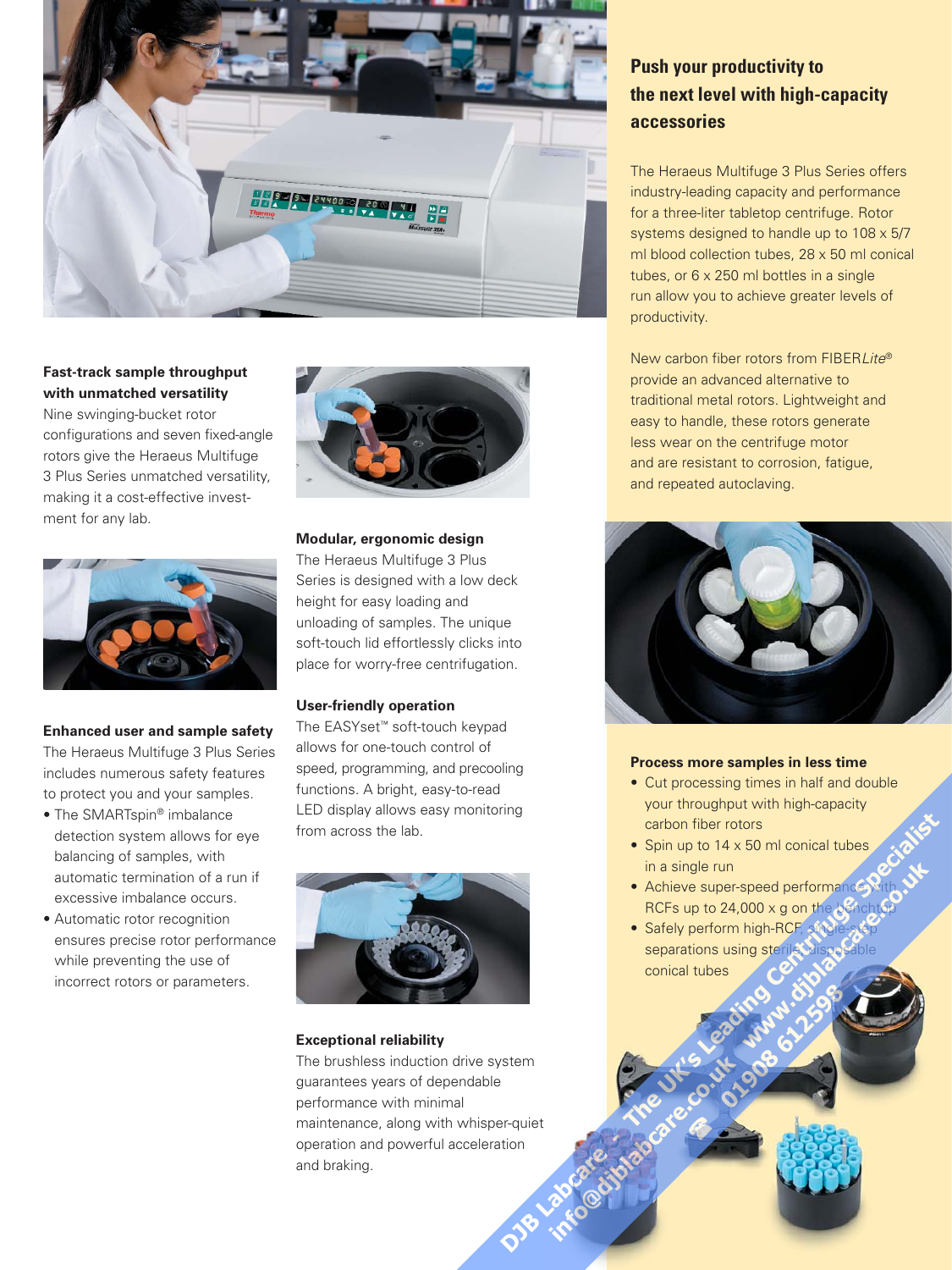# **Thermo Scientific Heraeus Multifuge 3 Plus Centrifuge Series Rotors and Accessories**



|                                                                                                          |                                                |                                                                    | <b>Heraeus Multifuge</b><br>3/3R Plus (120V) |                          | <b>Heraeus Multifuge</b><br>3/3R Plus (230V) |                          |                           |
|----------------------------------------------------------------------------------------------------------|------------------------------------------------|--------------------------------------------------------------------|----------------------------------------------|--------------------------|----------------------------------------------|--------------------------|---------------------------|
| <b>Description</b>                                                                                       | <b>Rotor</b><br>Capacity                       | <b>Max Tube</b><br><b>Dimensions</b><br>(diameter x<br>length, mm) | <b>Max Speed</b><br>(rpm)                    | <b>Max RCF</b><br>(x, g) | <b>Max Speed</b><br>(rpm)                    | <b>Max RCF</b><br>(x, g) | Catalog<br><b>Number</b>  |
| TTH-750 High-Capacity Swing-Out Rotor                                                                    |                                                |                                                                    |                                              |                          |                                              |                          | 75006445                  |
| <b>Buckets</b> (sold individually unless otherwise noted)                                                |                                                |                                                                    |                                              |                          |                                              |                          |                           |
| Round buckets, 4 x 750 ml                                                                                | 4 x 750 ml                                     | 100 x 136                                                          | 4150                                         | 3700                     | 4350/4600                                    | 4080/4570                | 75006441                  |
| Sealing lids for round buckets (set of two)                                                              |                                                |                                                                    |                                              |                          |                                              |                          | 75006421                  |
| Rectangular buckets, 4 x 250 ml                                                                          | 4 x 250 ml                                     | 62 x 120                                                           | 3750                                         | 2990                     | 4350/4600                                    | 4020/4490                | 75006446                  |
| Sealing lids for rectangular buckets (set of two)                                                        |                                                |                                                                    |                                              |                          |                                              |                          | 75006448                  |
| Tissue culture T-75 horizontal flask carrier <sup>1</sup>                                                | 4 x T-75 ml                                    | 60 x 127                                                           | 4150                                         | 3060                     | 4150/4150                                    | 3060/3060                | 75006451                  |
| Microplate carrier                                                                                       | $4 \times 4$<br>standard (16)/<br>$4 \times 1$ | 60 x 127                                                           | 4150                                         | 3060                     | 4350/4600                                    | 3360/3760                | 75006449                  |
|                                                                                                          | deep-well (4)                                  |                                                                    |                                              |                          |                                              |                          |                           |
| Tissue culture 250 ml conical bottle carrier<br>Bucket, 17 x 15 ml disposable conical tubes              | 4 x 250 ml<br>68 x 15 ml                       | 62 x 173<br>19 x 119                                               | 3750<br>4350                                 | 3350<br>4083             | 4350/4600<br>4350/4600                       | 4510/5040<br>4083/4566   | 75006497<br>75002023      |
| Bucket, 1 x Aerosolve® canister                                                                          | 4                                              |                                                                    |                                              |                          |                                              |                          | 75006440                  |
| Adapters for round bucket, 75006441 (sold individually unless otherwise noted)                           |                                                |                                                                    |                                              |                          |                                              |                          |                           |
| 250 ml flat-bottomed bottle                                                                              | 4 x 250 ml                                     | 62 x 140                                                           |                                              |                          |                                              |                          | 75008144                  |
| 225/175 ml disposable conical bottle                                                                     | 4 x 225 ml                                     | 62 x 140                                                           |                                              |                          |                                              |                          | 75008144                  |
|                                                                                                          |                                                |                                                                    |                                              |                          |                                              |                          | $+030952$                 |
| 50 ml round-bottomed tube                                                                                | 28 x 50 ml                                     | 29 x 123                                                           |                                              |                          |                                              |                          | 75006493                  |
| 50 ml disposable conical tube (set of four)                                                              | 28 x 50 ml                                     | 29 x 115                                                           |                                              |                          |                                              |                          | 11210826                  |
| 50 ml disposable skirted-conical tube                                                                    | 28 x 50 ml                                     | 29 x 115                                                           |                                              |                          |                                              |                          | 75006533                  |
| 15 ml standard tube                                                                                      | 76 x 15 ml                                     | 17 x 122                                                           |                                              |                          |                                              |                          | 75008135                  |
| 10/15 ml blood collection tube                                                                           | 68 x 10/15 ml                                  | 16 x 125                                                           |                                              |                          |                                              |                          | 75008136                  |
| 15 ml disposable conical tube                                                                            | 48 x 15 ml                                     | 19 x 119                                                           |                                              |                          |                                              |                          | 75008137                  |
| 10 ml blood collection tube (set of four)                                                                | 84 x 10 ml                                     | 16 x 100                                                           |                                              |                          |                                              |                          | 11210821                  |
| 5/7 ml blood collection tube (set of four)                                                               | $108 \times 5/7$ ml                            | 13 x 75/<br>13 x100                                                |                                              |                          |                                              |                          | 11210822                  |
| 7 ml standard tube                                                                                       | 140 x 7 ml                                     | 13 x 122                                                           |                                              |                          |                                              |                          | 75008133                  |
| 1.5/2.0 ml disposable microtubes                                                                         | 192 x 1.5/2 ml                                 | 11 x 42                                                            |                                              |                          |                                              |                          | 75008132<br>75008383      |
| T-75 Nunc™ EasyFlask (set of two)<br>T-25 Nunc EasyFlask (set of two)                                    | 4 x T-75 ml<br>4 x T-25 ml                     |                                                                    |                                              |                          |                                              |                          | 75008384                  |
| Adapters for rectangular bucket, 75006446 (sold individually)                                            |                                                |                                                                    |                                              |                          |                                              |                          |                           |
| 250 ml flat-bottomed bottle                                                                              | 4 x 250 ml                                     | 62 x 120                                                           |                                              |                          |                                              |                          | 75006465                  |
| 50 ml round-bottomed tube                                                                                | 16 x 50 ml                                     | 29 x 123                                                           |                                              |                          |                                              |                          | 75006491                  |
| 50 ml disposable conical or skirted tube                                                                 | 16 x 50 ml                                     | 29 x 115                                                           |                                              |                          |                                              |                          | 75006461                  |
| 10/15 ml standard/blood collection tube                                                                  | 64 x 10/15 ml                                  | 17 x 112                                                           |                                              |                          |                                              |                          | 75006455                  |
| 15 ml disposable conical tube                                                                            | 36 x 15 ml                                     | 19 x 119                                                           |                                              |                          |                                              |                          | 75006456                  |
| 5/7 ml blood collection tube                                                                             | 80 x 5/7 ml                                    | $13 \times 75/$                                                    |                                              |                          |                                              |                          | 75006454                  |
|                                                                                                          |                                                | 13 x 100                                                           |                                              |                          |                                              |                          | +750052532                |
| 7 ml standard tube                                                                                       | $112 \times 7$ ml                              | 13 x 113                                                           |                                              |                          |                                              |                          | 75006453                  |
| 1.5/2.0 ml disposable microtubes                                                                         | 224 x 1.5/2.0 ml                               | 11 x 42                                                            |                                              |                          |                                              |                          | 75006452                  |
| 1. Suitable for Nunc EasyFlask, Greiner Cell Star, and Cell Coat Flasks<br>2. Both adapters must be used |                                                |                                                                    |                                              |                          |                                              |                          |                           |
| Bioshield® Windshielded Swinging Bucket Rotor                                                            |                                                |                                                                    |                                              |                          |                                              |                          |                           |
| <b>Description</b>                                                                                       | <b>Rotor</b>                                   | <b>Max Tube</b>                                                    | <b>Max Speed</b>                             | <b>Max RCF</b>           | <b>Max Speed</b>                             | <b>Max RCF</b>           | Catalog                   |
| <b>Bioshield Windshielded Swinging Bucket Rotor,</b>                                                     | Capacity<br>4 x 250 ml                         | <b>Dimensions</b><br>62 x 120                                      | (rpm)<br>5350                                | (x g)<br>5820            | (rpm)<br>5350/5850                           | (x g)<br>5820/6960       | <b>Number</b><br>45006435 |
| 4 x 250                                                                                                  |                                                |                                                                    |                                              |                          |                                              |                          | Ø                         |
| Adapters for Bioshield rectangular bucket (sold individually)<br>250 ml flat-bottomed bottle             | 4 x 250 ml                                     | 62 x 120                                                           |                                              |                          |                                              |                          | 75006465                  |
| 50 ml round-bottomed tube                                                                                | 16 x 50 ml                                     | 29 x 123                                                           |                                              |                          |                                              |                          | 75006491                  |
| 50 ml disposable conical or skirted tube                                                                 | 16 x 50 ml                                     | 29 x 115                                                           |                                              |                          |                                              |                          | 75006461                  |
| 10/15 ml standard/blood collection tube                                                                  | 64 x 10/15 ml                                  | 17 x 112                                                           |                                              |                          |                                              |                          | 75006455                  |
| 15 ml disposable conical tube                                                                            | 36 x 15 ml                                     | 19 x 119                                                           |                                              |                          |                                              |                          | 75006456                  |
|                                                                                                          | 80 x 5/7 ml                                    | 13 x 75/                                                           |                                              |                          |                                              |                          | 75006454                  |
|                                                                                                          |                                                |                                                                    |                                              |                          |                                              |                          |                           |
| 5/7 ml blood collection tube                                                                             |                                                |                                                                    |                                              |                          |                                              |                          |                           |
| 7 ml standard tube                                                                                       | 112 x 7 ml                                     | 13 x 100<br>13 x 113                                               |                                              |                          |                                              |                          | +750052532<br>75006453    |
| 1.5/2.0 ml disposable microtubes                                                                         | 224 x 1.5/2.0 ml                               | 11 x 42                                                            |                                              |                          | <b>SILE SOUTHAMPTON</b>                      |                          | 75006452                  |



| <b>HIGHplate<sup>®</sup></b> Windshielded Microplate Rotor |                               |                                                                            |                           |               |                          |                         |                          |
|------------------------------------------------------------|-------------------------------|----------------------------------------------------------------------------|---------------------------|---------------|--------------------------|-------------------------|--------------------------|
| <b>Description</b>                                         | <b>Rotor</b><br>Capacity      | <b>Max Tube</b><br><b>Dimensions</b><br>$(w \times l \times h, \text{mm})$ | <b>Max Speed</b><br>(rpm) | <b>Nav RC</b> | <b>Max Speed</b><br>rpm) | <b>Max RCF</b><br>(x g) | Catalog<br><b>Number</b> |
| <b>HIGHplate Windshielded Microplate Rotor</b>             | 10 standard<br>or 2 deep-well | 86 x 128 x 85                                                              | 5250                      | 6084          | 5250/5650                | 5085/5890               | 75006444                 |
|                                                            |                               |                                                                            |                           |               |                          |                         |                          |

 $\overline{\bullet}$  $\ddot{\textbf{v}}$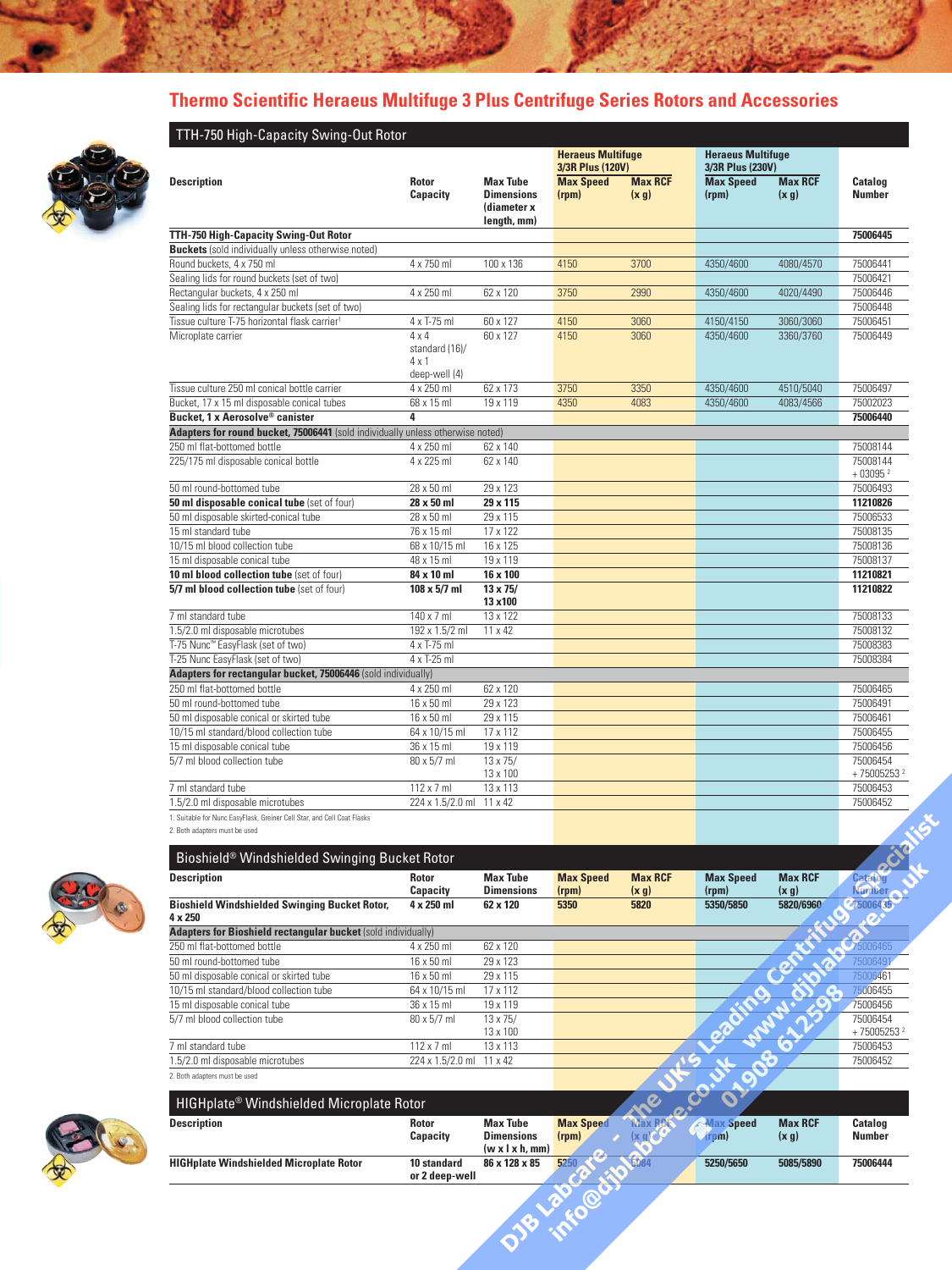#### F14-6x250LE Carbon Fiber Large-Volume Rotor

F13-14x50c Carbon Fiber Conical Tube Rotor

**Adapters for F13-14x50c rotor** (set of two)



|                                             |                          |                                                                    | <b>Heraeus Multifuge</b><br>3/3R Plus (120V) |                          | <b>Heraeus Multifuge</b><br>3/3R Plus (230V) |                          |                                 |  |
|---------------------------------------------|--------------------------|--------------------------------------------------------------------|----------------------------------------------|--------------------------|----------------------------------------------|--------------------------|---------------------------------|--|
| <b>Description</b>                          | <b>Rotor</b><br>Capacity | <b>Max Tube</b><br><b>Dimensions</b><br>(diameter x<br>length, mm) | <b>Max Speed</b><br>(rpm)                    | <b>Max RCF</b><br>(x, g) | <b>Max Speed</b><br>(rpm)                    | <b>Max RCF</b><br>(x, g) | <b>Catalog</b><br><b>Number</b> |  |
| F14-6x250LE Carbon Fiber Large-Volume Rotor | $6 \times 250$ ml        | 61 x 124                                                           | 10000                                        | 15316                    | 10000/11000                                  | 15316/18533              | 75006517                        |  |
| Adapters for F14-6x250LE rotor (set of two) |                          |                                                                    |                                              |                          |                                              |                          |                                 |  |
| 50 ml disposable conical tubes              | 6 x 250 ml               | 29 x 115                                                           |                                              |                          |                                              |                          | 75100136                        |  |
| 15 ml disposable conical tubes              | $30 \times 15$ ml        | 19 x 119                                                           |                                              |                          |                                              |                          | 75101073                        |  |



| <b>Catalog</b><br><b>Number</b> |
|---------------------------------|
|                                 |
| 75003334                        |
|                                 |
| 75003102                        |
| 75003094                        |
| 76002906                        |
| 75003093                        |
| 75003092                        |
| 75003091                        |
| 76002905                        |
| 12450/16260                     |









**Description Rotor Max Tube Max Speed Max RCF Max Speed Max RCF Catalog** 

**F13-14x50c Carbon Fiber Conical Tube Rotor 14 x 50 ml 29 x 115 9000 13855 9000/10000 13855/17105 75006526**

Capacity Dimensions (rpm) (x g) (rpm) (x g) Number

| <b>Description</b>                                                  | <b>Rotor</b><br>Capacity | <b>Max Tube</b><br><b>Dimensions</b> | <b>Max Speed</b><br>(rpm) | <b>Max RCF</b><br>(x, g) | <b>Max Speed</b><br>(rpm) | <b>Max RCF</b><br>(x, g) | Catalog<br><b>Number</b> |
|---------------------------------------------------------------------|--------------------------|--------------------------------------|---------------------------|--------------------------|---------------------------|--------------------------|--------------------------|
| Highconic Rotor, 6 x 50 ml                                          | 6                        | 29 x 115                             | 8500                      | 10020                    | 8500                      | 10020                    | 75003057                 |
| Adapters for 6 x 50 ml rotor (sold individually)                    |                          |                                      |                           |                          |                           |                          |                          |
| 50 ml disposable conical tube<br>(six adapters included with rotor) | $6 \times 50$ ml         | 29 x 115                             |                           |                          |                           |                          | 75003103                 |
| 50 ml round-bottomed tube                                           | $6 \times 50$ ml         | 29 x 118                             |                           |                          |                           |                          | 75003102                 |
| 38 ml round-bottomed tube                                           | $6 \times 38$ ml         | 25 x 112                             |                           |                          |                           |                          | 7500309                  |
| 16 ml round-bottomed tube                                           | $6 \times 16$ m          | 18 x 124                             |                           |                          |                           |                          | 7600290                  |
| 15 ml disposable conical tube                                       | $6 \times 15$ m          | 19 x 119                             |                           |                          |                           |                          | 750030                   |
| 12 ml round-bottomed tube                                           | $12 \times 12$ ml        | 16 x 96                              |                           |                          |                           |                          | 500309                   |
| 6.5 ml round-bottomed tube                                          | $12 \times 6.5$ ml       | 13 x 108                             |                           |                          |                           |                          | 75003092                 |
| 3.5 ml round-bottomed tube                                          | 24 x 3.5 ml              | 11 x 103                             |                           |                          |                           |                          | 75003091                 |
| 1.5 ml round-bottomed tube                                          | $24 \times 1.5$ ml       | $11 \times 42$                       |                           |                          |                           |                          | 76002905                 |
|                                                                     |                          |                                      |                           |                          |                           |                          |                          |
| F21-48x1.5/2.0 ml Carbon Fiber Microtube Rotor                      |                          |                                      |                           |                          |                           |                          |                          |
| <b>Description</b>                                                  | <b>Rotor</b><br>Capacity | <b>Max Tube</b><br><b>Dimensions</b> | <b>Max Speed</b><br>(rpm) | <b>Max RCF</b><br>(x, g) | <b>Max Speed</b><br>(rpm) | Max RCI                  | Catalog<br><b>Number</b> |
| F21-48x1.5/2.0 ml Carbon Fiber Microtube Rotor                      | 48 x 1.5/2.0 ml          | 11 x 42                              | 15000                     | 24400                    | 15000                     |                          | 75006527                 |

 $\bm{\hat{\diamond}}$ E





| Microliter Rotor (3 Plus only)        |                                      |                                      |                           |                            |        |                         |                          |
|---------------------------------------|--------------------------------------|--------------------------------------|---------------------------|----------------------------|--------|-------------------------|--------------------------|
| <b>Description</b>                    | <b>Rotor</b><br>Capacity             | <b>Max Tube</b><br><b>Dimensions</b> | <b>Max Speed</b><br>(rpm) | Max <sub>R</sub><br>(x, q) |        | <b>Max RCF</b><br>(x g) | Catalog<br><b>Number</b> |
| 24 x 1.5/2.0 ml Microliter Rotor      | 24 x 1.5/2.0 ml 11 x 42              |                                      | 15000 <sup>3</sup>        | 218987                     | 150003 | 21890 <sup>3</sup>      | 75003332                 |
| Adapters for 24 x 1.5/2.0 ml rotor    |                                      |                                      |                           |                            |        |                         |                          |
| 0.5/0.6 ml microliter tubes (24/pkg)  | $24 \times 0.5/0.6$ ml $8 \times 42$ |                                      |                           |                            |        |                         | 76003758                 |
| 0.24/0.4 ml microliter tubes (24/pkg) | 24 x 0.24/0.4 ml 6 x 38              |                                      |                           |                            |        |                         | 76003759                 |
| 0.2 ml microliter tubes (24/pkg)      | $24 \times 0.2$ ml                   | 6 x 38                               | Ø                         |                            |        |                         | 76003750                 |

Note: Heraeus Multifuge 3 Series centrifuges manufactured prior to 2007 may require a software used to operate carbon fiber rotors. Please contact your sales or service representative to obtain a part number and pric 

ence and contract of the contract of the contract of the contract of the carbon carbon carbon carbon carbon carbon carbon carbon carbon carbon carbon carbon carbon carbon carbon carbon carbon carbon carbon carbon carbon ca

**CALLS MON** 

**x Speed & Max RCF**<br> **MAX RCF AND AX RCF**<br>
CO AND AX RCF<br>
AND AX RCF<br>
AND AX RCF<br>
AND AND AND AND AX RCF<br>
218903

Indicates that the centrifuge accessory has been successfully tested for biologic

 $\overline{0.2 \text{ ml microliter tubes} (24/\text{pkg})}$ 

3. 3S-R only